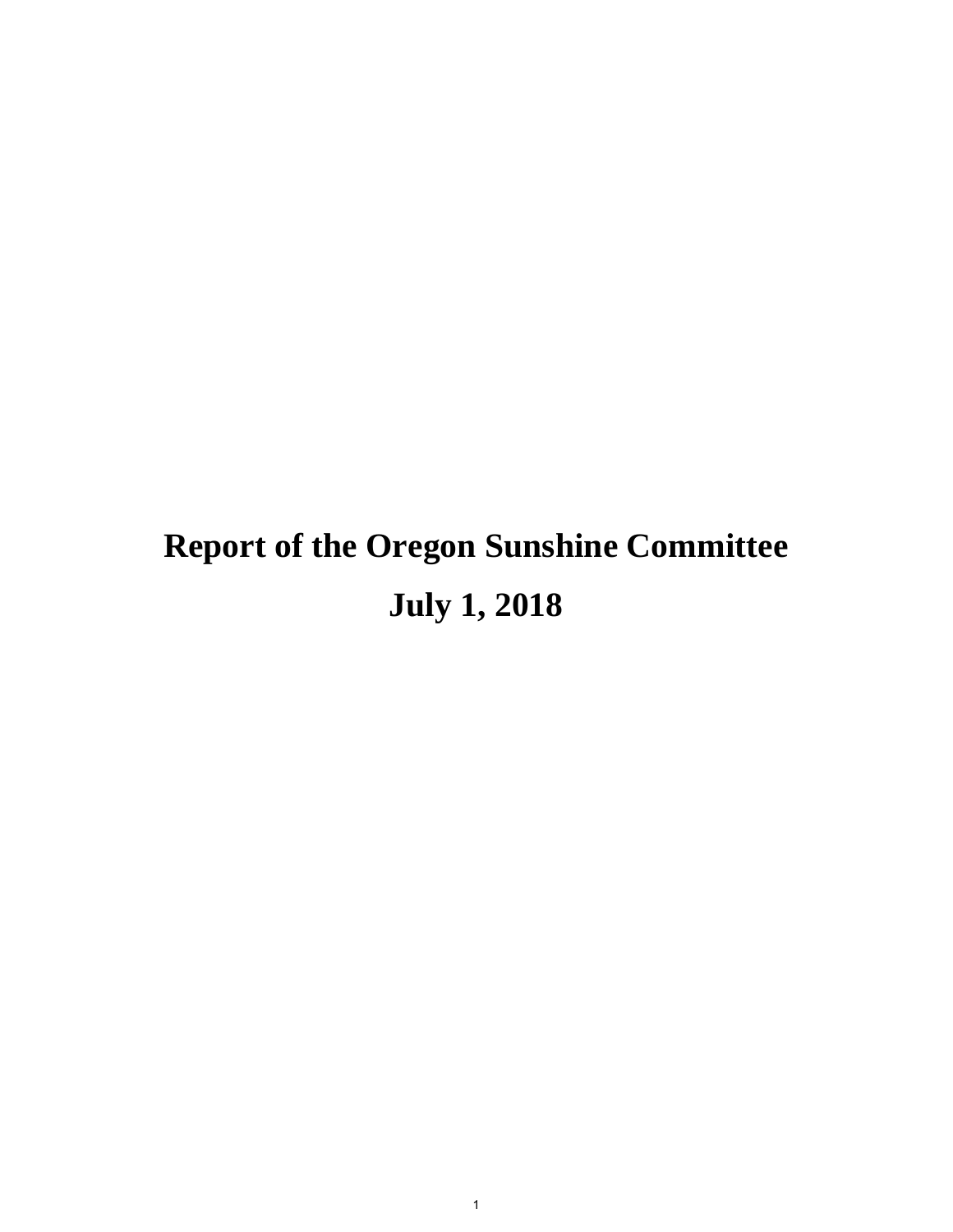# **Introduction**

The Oregon Sunshine Committee is pleased to submit this inaugural report to the public records subcommittee of the Legislative Counsel Committee, as required by ORS 192.511(3)(e). The law creating the Sunshine Committee charges it with a review of the hundreds of exemptions from public disclosure requirements that are found throughout the Oregon Revised Statutes. The law also broadly directs the Sunshine Committee to "[s]tudy and identify any inefficiencies and inconsistencies in the application of public records laws that impede transparency in public process and government" and to "[m]ake recommendations on changes in existing law, policy and practice to enhance transparency and facilitate rapid fulfillment of public records requests made to public bodies." ORS 192.511(3)(c) and (d).

The Sunshine Committee has held three meetings, and has just begun the substantive work required of it. This report will focus on the composition of the committee and the groundwork done to facilitate the immense project of reviewing hundreds of exemptions from public disclosure requirements.

Materials documenting the Sunshine Committee's past work, and upcoming meetings, are available to all at https://www.doj.state.or.us/oregon-department-of-justice/publicrecords/public-records-reform/.

#### **Composition of the Oregon Sunshine Committee**

ORS 192.511(1) specifies the composition of the Oregon Sunshine Committee. Four legislators serve as ex-officio members. By law, they are the members of the subcommittee of the Legislative Counsel Committee, described in ORS 192.499, to which this report is addressed. Those legislators are:

- Senator Brian Boquist of Dallas;
- Senator Floyd Prozanski of Eugene;
- Representative Karin Power of Milwaukie;

# Report of the Oregon Sunshine Committee Page 1 of 7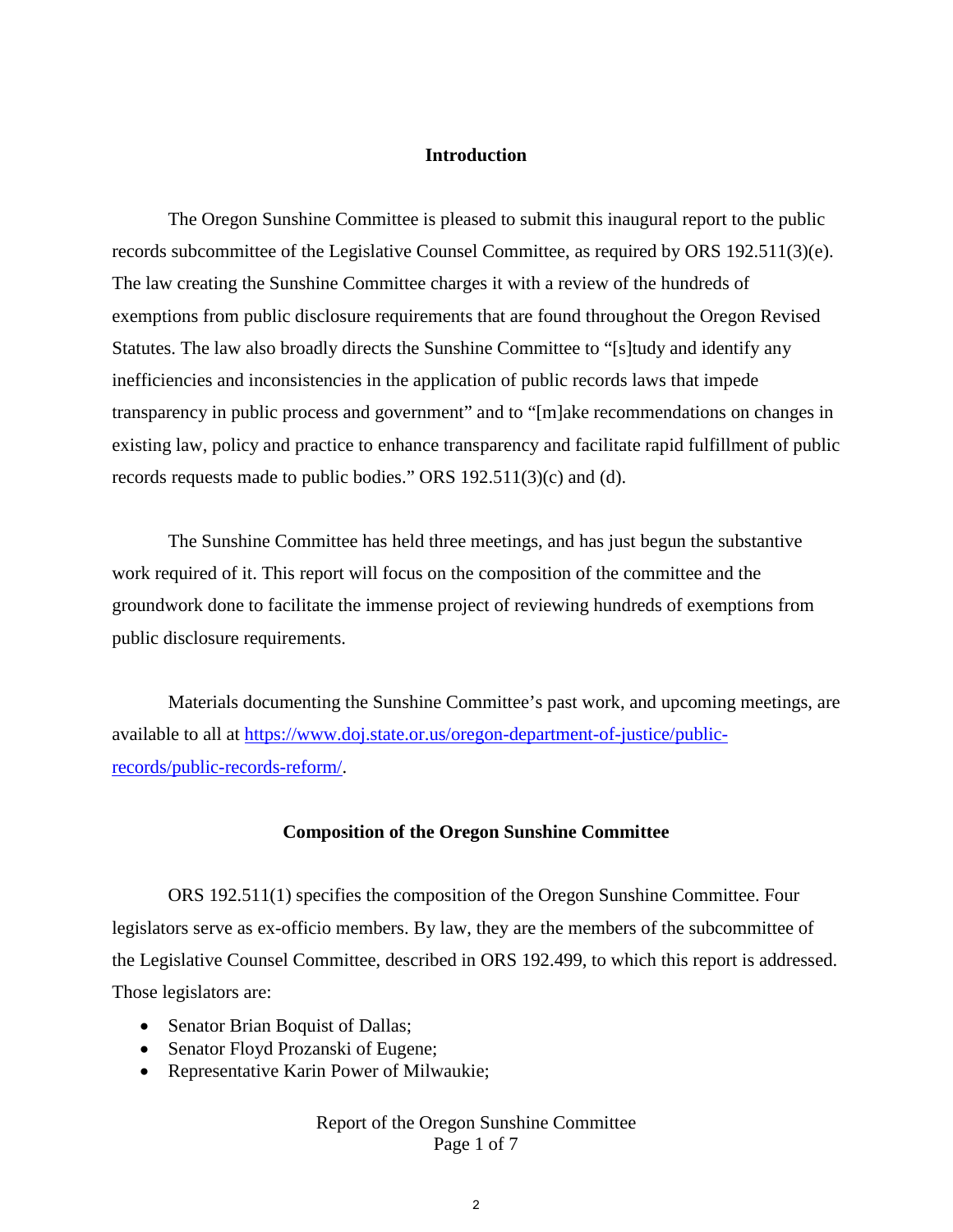Representative Carl Wilson of Grants Pass.

In addition, the Attorney General, Governor and Secretary of State are represented:

- Mary Beth Herkert, State Archivist, Office of Secretary of State Dennis Richardson;
- Michael Kron, Special Counsel, Office of Attorney General Ellen Rosenblum;
- Emily Matasar, Government Accountability Attorney, Office of Governor Kate Brown.

The remaining eight members were appointed by Attorney General Rosenblum to represent

specific interests identified in statute:

- A person with information technology expertise: Selena Deckelmann, Director of Engineering, Mozilla Firefox;
- Three representatives of local government to represent the interests of counties, cities, school districts and special districts:
	- o Eileen Eakins, Law Office of Eileen Eakins, LLC;
	- o Karin Johnson, Independence City Recorder;
	- o Morgan Smith, Polk County Counsel;
- A representative of broadcasters: Adrienne Roark, Vice-President and General Manager, KPTV Fox 12;
- A representative of professional journalists: Brent Walth, Journalism Professor, University of Oregon;
- A representative of newspaper publishers: currently vacant after the resignation from the Sunshine Committee of Christian Wihtol, Senior Editor, Register Guard;
- A representative from a nonprofit open government or public interest group: Charlie Fisher, OSPIRG State Director.

Mr. Kron was elected to serve as Chair of the Sunshine Committee, and Ms. Matasar was elected

Vice Chair. Staff support includes Cameron Miles of the Office of Legislative Counsel, and Oregon Department of Justice Public Records Counsel Andy Foltz.

# **Meetings to Date**

The Sunshine Committee has held three meetings so far, in January, March and May of 2018.

At the January meeting, Attorney General Rosenblum welcomed the members and made introductory remarks. Members introduced themselves and discussed the statutory role of the Sunshine Committee, focusing on the need to establish a coherent methodology for reviewing more than 500 statutory exemptions. The Sunshine Committee also took care of some basic

> Report of the Oregon Sunshine Committee Page 2 of 7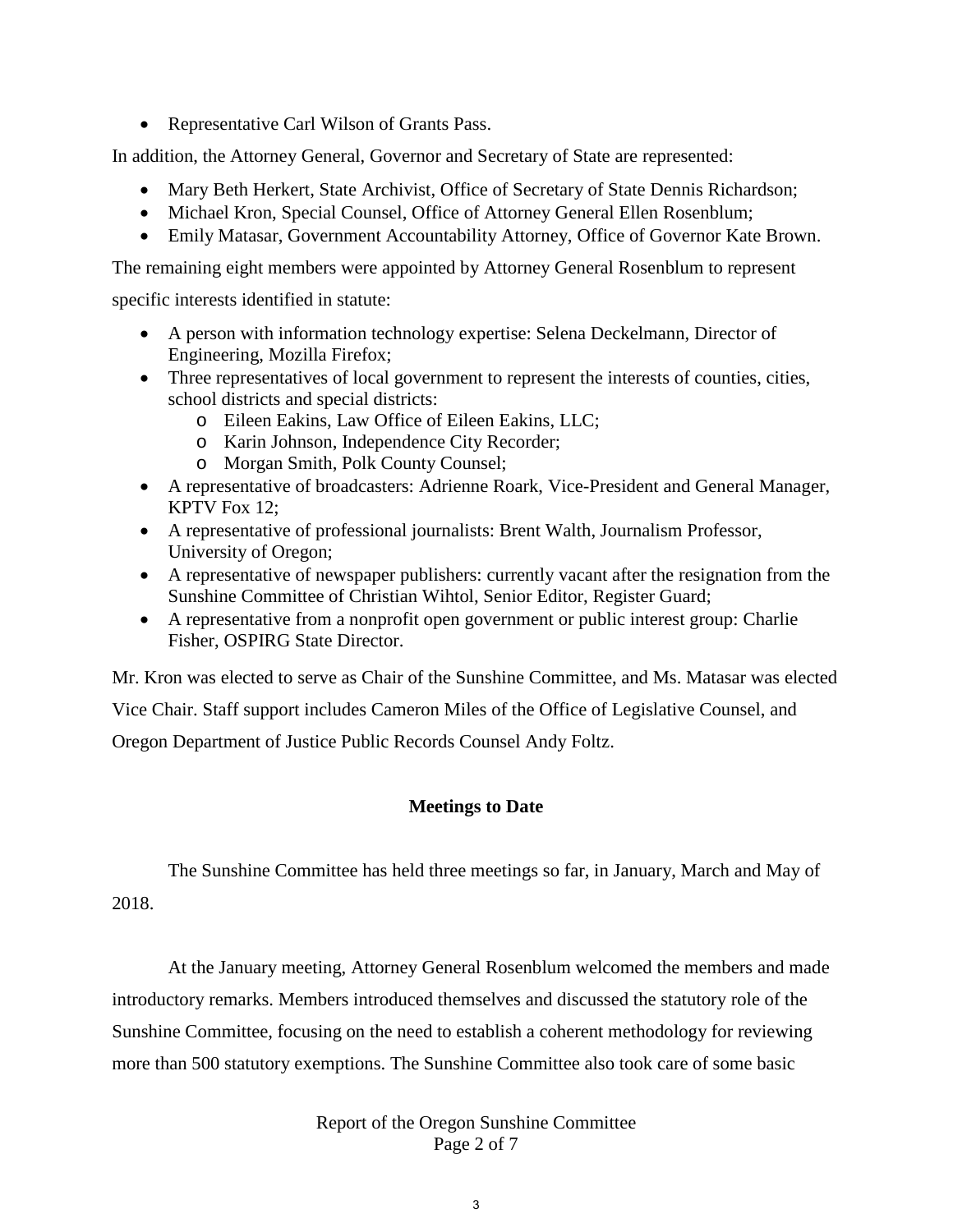administration, selecting Mr. Kron to chair the group and adopting parliamentary rules to govern its proceedings.

At its March meeting, the Sunshine Committee elected Ms. Matasar as vice chair. It then considered a report from Chair Kron outlining various possible approaches for structuring the review of exemptions. After discussion, the Sunshine Committee decided on a categorical approach to this task. That approach, and the reasoning behind the Sunshine Committee's decision, is discussed in detail later in this report. In summary, discussing exemptions by category should make it easier to identify inconsistent or redundant exemptions. It should also make it easier and more convenient for members to prepare for meetings and for outside stakeholder to present their views to the Sunshine Committee. At its March meeting, the Sunshine Committee also decided that it would prioritize review based on available information about which exemptions have generated the most appellate court decisions and Attorney General Public Records Orders. In addition, the Sunshine Committee discussed the need for general criteria to evaluate exemptions, and agreed that it would take testimony – orally, to the extent possible – from stakeholders interested in the exemptions being considered.

The May meeting featured further discussion of the proposal to adopt criteria for review of exemptions. Although there seemed to be general consensus about the type of questions the Sunshine Committee should be asking, members did not feel that the proposed criteria could be adopted, and time did not permit the Sunshine Committee to edit the proposal as a group. Mr. Walth indicated that he would send comments to Chair Kron between meetings, and others were invited to do the same. Time was short because the May meeting also included the Sunshine Committee's first formal public comment period. Six witnesses offered oral testimony regarding a number of different exemptions for certain individuals' personal contact information. The Sunshine Committee had also received nine written comments concerning those exemptions. In addition, the Sunshine Committee approved a draft of this report and authorized Chair Kron to make a handful of changes and submit it on behalf of the Sunshine Committee.

> Report of the Oregon Sunshine Committee Page 3 of 7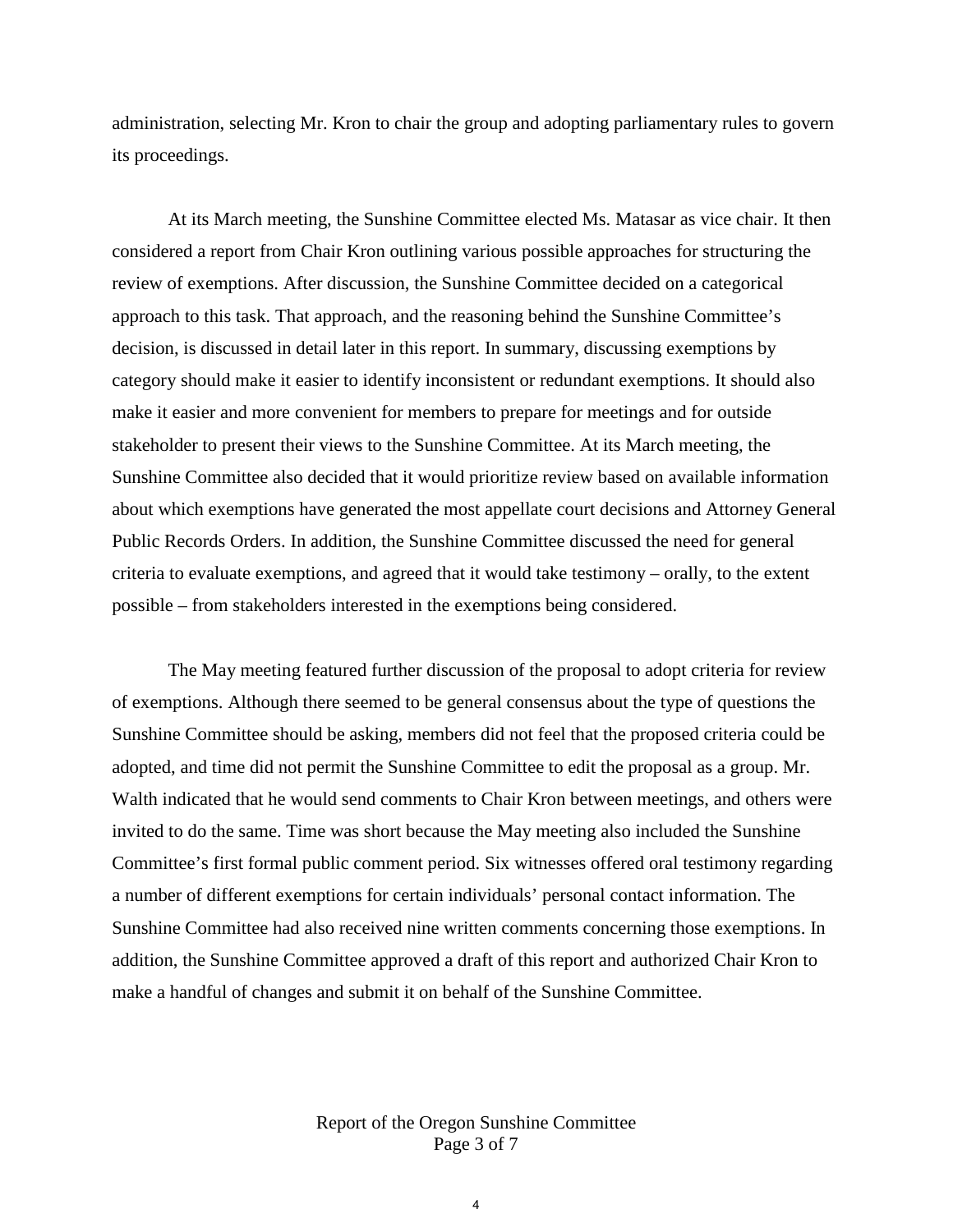#### **Exemption Review: Methodology and Schedule**

As mentioned above, the Sunshine Committee has adopted a categorical approach to exemption review. Under this method, exemptions are grouped into categories – and subcategories – which will then be reviewed as groups. To assist in the categorizing effort, the Sunshine Committee has adopted work done by the Attorney General's Public Records Law Reform Task Force to group similar exemptions. The Sunshine Committee members remain free to re-categorize exemptions. But for now, the categorization of exemptions is as follows:

Administration of Government Exemptions Computer Programs Civil Prosecuting Attorney Material Competitive Procurement Confidential Submissions Reports to Public Bodies Test Materials Civil and Regulatory Investigations Legislative Process Dispute Regulation and Litigation Accident Reports Business Transactions Voter Pamphlet Material Natural Resource/Species Protection Archeological Information Information Sharing Correctional Institutions Requirements of Other Laws Human Resources

Public Safety and Law Enforcement Exemptions Security Undercover Law Enforcement Intercepted Communications Criminal Investigatory Information

Personal Privacy and Safety Exemptions Background Check Records Contact Information Offender Information Decedent/Survivor Information Disability Information

> Report of the Oregon Sunshine Committee Page 4 of 7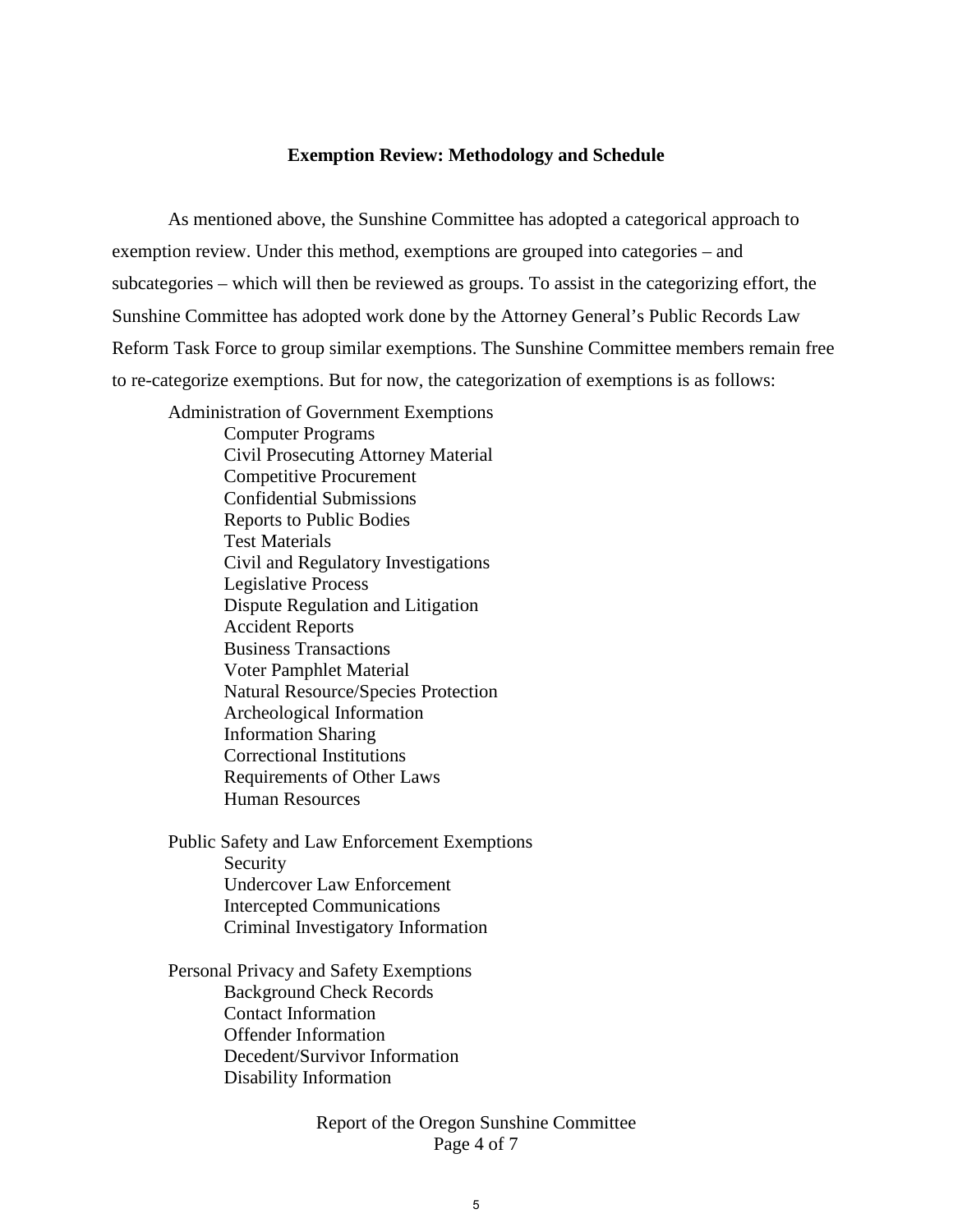Education Records Family Law Financial Information Health Interpreter Information Juvenile Mental Health Miscellaneous

Economic Affairs Exemptions Agriculture Industry Tax Records Contractors with Public Bodies Energy Industry Export Industry Finance Industry General Business Health Industry Insurance Industry Licensed Professions Resource Extraction Subsidies Telecommunications Waste Management Miscellaneous

To make its way through this material, the Sunshine Committee will be guided by a combination of (1) available data concerning the extent to which various exemptions have generated disputes between requesters and public bodies and (2) the expertise of Sunshine Committee members. Specifically, the Sunshine Committee delegated to Chair Kron the task of determining which categories and subcategories include the greatest number of exemptions that have been the subject of appellate review and Attorney General orders. This information is culled from the electronic catalog of public records exemptions created by the Attorney General pursuant to ORS 192.340.

Under the current plan the Sunshine Committee will take the exemption categories in this order:

- Personal Privacy and Safety Exemptions
- Administration of Government Exemptions

# Report of the Oregon Sunshine Committee Page 5 of 7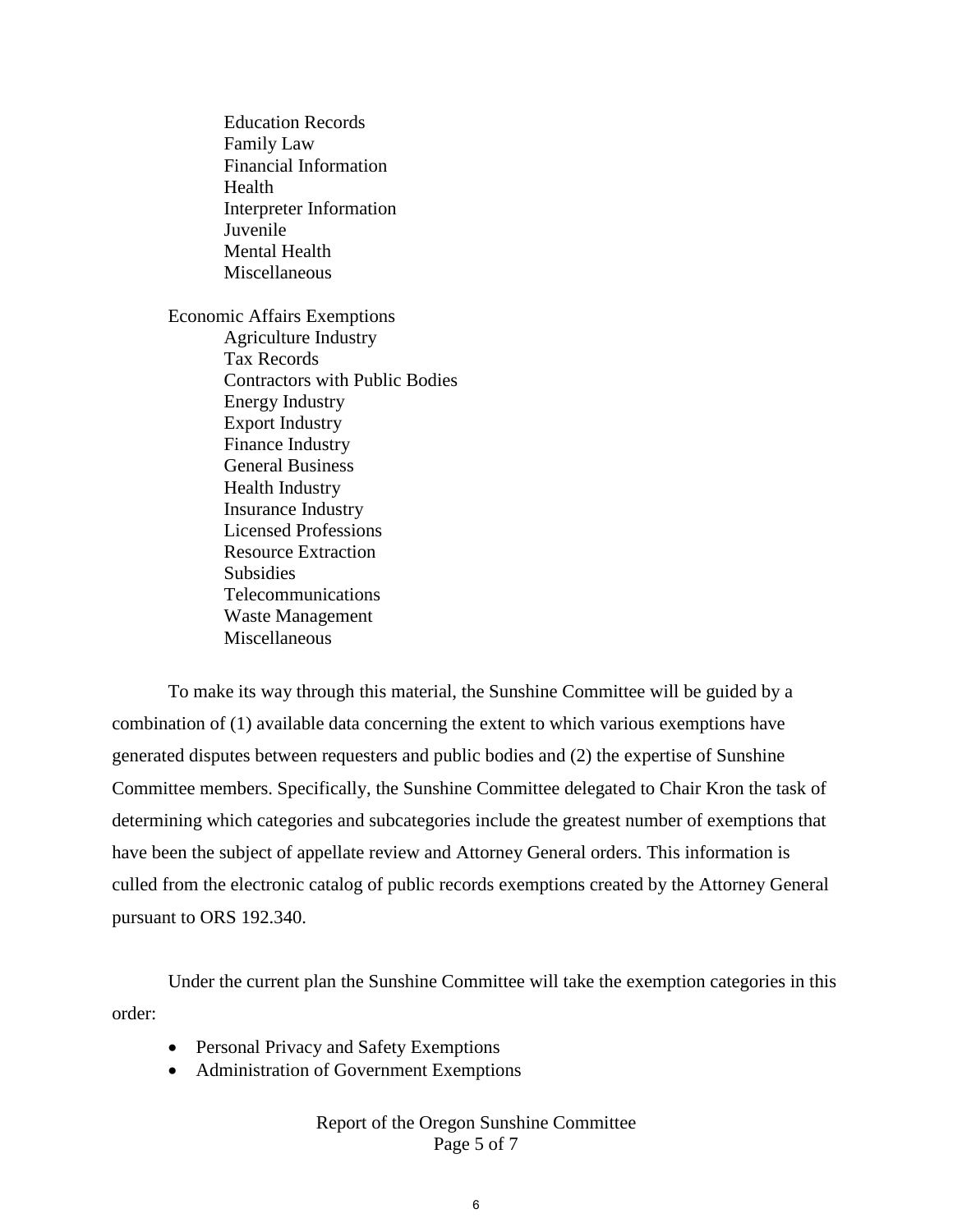- Economic Affairs Exemptions
- Public Safety and Law Enforcement Exemptions

An Appendix attached to this report goes into further detail regarding the order of review. However, Sunshine Committee members may propose specific exemptions to take out of order. And Chair Kron retains discretion to set meeting agendas. If member suggestions are accepted, then other related exemptions will also be moved out of order, helping to insure that similar exemptions in a particular category will still be considered together.

#### **Criteria for Review**

In considering the numerous exemptions, Sunshine Committee members agree that uniform criteria will be helpful to insure consistent review and provide a framework for discussion. This is consistent with what similar groups have done in other states. Discussions concerning specific final criteria are ongoing as of the date of this report, though there appears to be general agreement that the criteria should touch on whether exemptions are necessary, clear, consistent and appropriately limited in scope.

#### **Other Work**

In addition to its exemption review work, the Sunshine Committee has discussed its charge to make recommendations for improving government transparency. Given the scope of the exemption review project, and the fact that the 2017 legislature separately created the Public Records Advisory Council with duties similar to the Sunshine Committee's broader responsibilities, it seems likely that the Sunshine Committee will need to focus on its large project – at least until members are comfortable that the exemption review is adequately under way. Nevertheless, members are very interested in broader Public Records Law issues. Consequently, the Sunshine Committee intends to stay apprised of the work of the Public Records Advisory Council, and will coordinate with that body as appropriate. In addition, Sunshine Committee members can ask the chair to add items other than exemption review to

> Report of the Oregon Sunshine Committee Page 6 of 7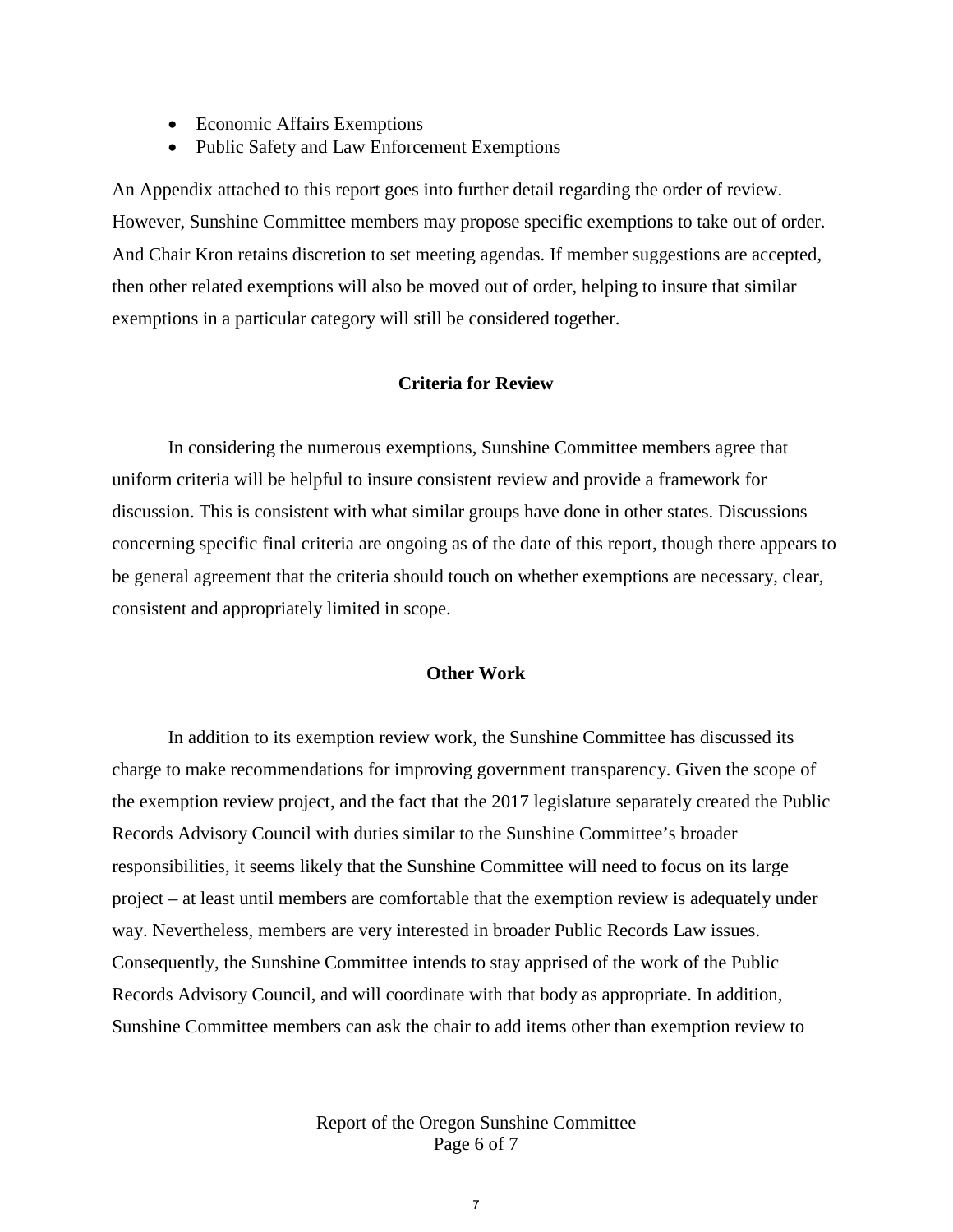meeting agendas. But, for the time being, the subcommittee should expect this Committee's work and reports to focus primarily on exemption review.

# **Conclusion**

The Oregon Sunshine Committee has embarked on a large project to improve a very important tool for assuring public access to information about the activities of state and local government. Members look forward to making recommendations to the subcommittee for improving government transparency in Oregon, while also making the Oregon Public Records Law easier to administer. The Sunshine Committee believes that its efforts in its first three meetings have created a solid foundation for the significant work to come.

> Report of the Oregon Sunshine Committee Page 7 of 7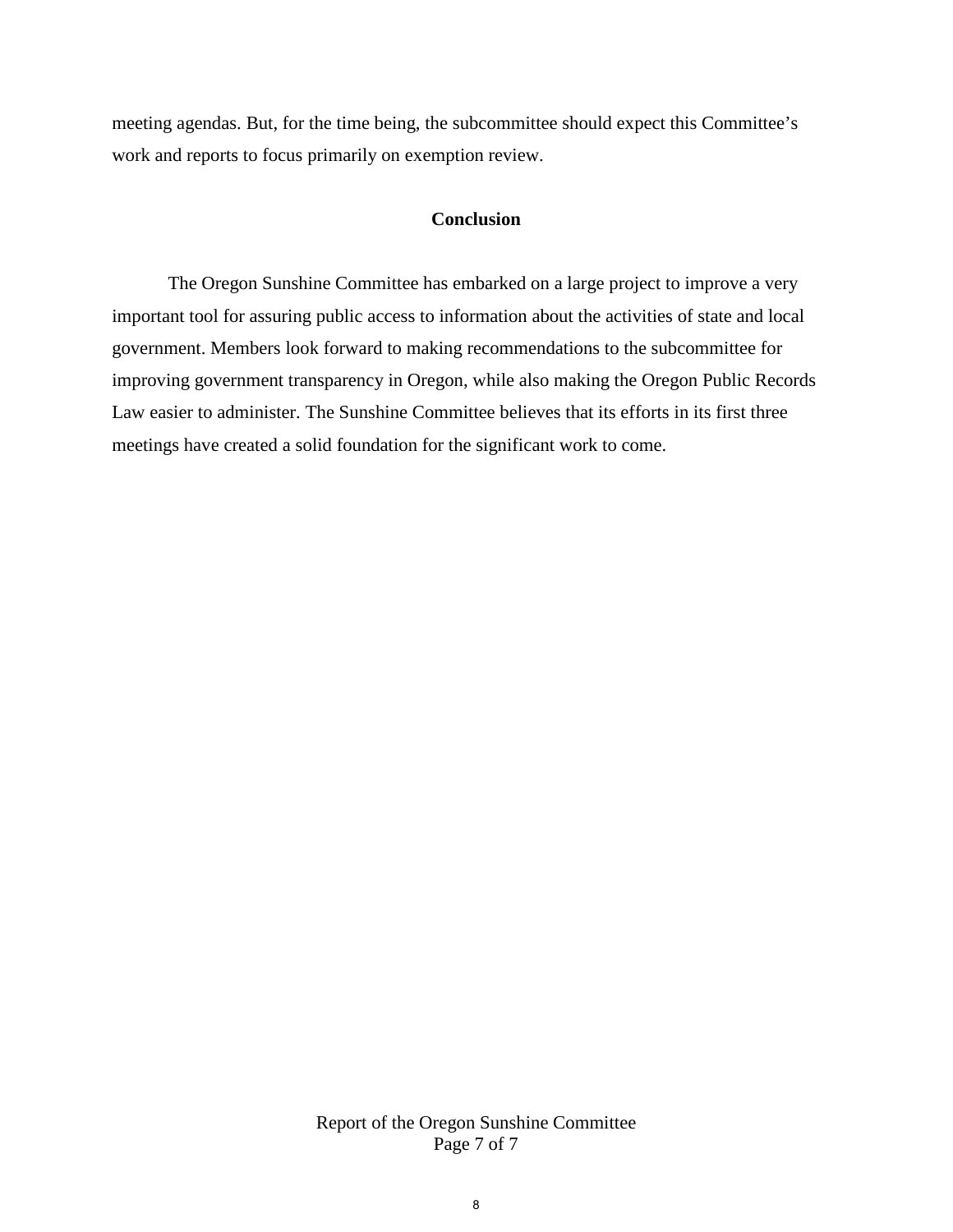### **Appendix: Order of Planned Review of Exemption Subcategories**

- I. Personal Information Exemptions
	- 1. Contact Information
	- 2. Financial Information
	- 3. Miscellaneous
	- 4. Family Law
	- 5. Health
	- 6. Mental Health
	- 7. Background Check Records
	- 8. Disability Information
	- 9. Juvenile Records
	- 10. Offender Information
	- 11. Education Records
	- 12. Decedent/Survivor Information
	- 13. Interpreter Information
- II. Economic Affairs Exemptions
	- 14. Licensed Professions
	- 15. Insurance Industry
	- 16. Finance Industry
	- 17. General Business
	- 18. Miscellaneous
	- 19. Tax Records
	- 20. Subsidies
	- 21. Health Industry
	- 22. Agriculture Industry
	- 23. Energy Industry
	- 24. Resource Extraction Industry
	- 25. Contractors with Public Bodies
	- 26. Telecommunications Industry
	- 27. Waste Management Industry
	- 28. Export Industry
- III. Administration of Government Exemptions
	- 29. Civil and Regulatory Investigations
	- 30. Dispute Regulation and Litigation
	- 31. Reports to Public Bodies
	- 32. Business Transactions
	- 33. Competitive Procurement
	- 34. Legislative Process
	- 35. Information Sharing
	- 36. Computer Programs